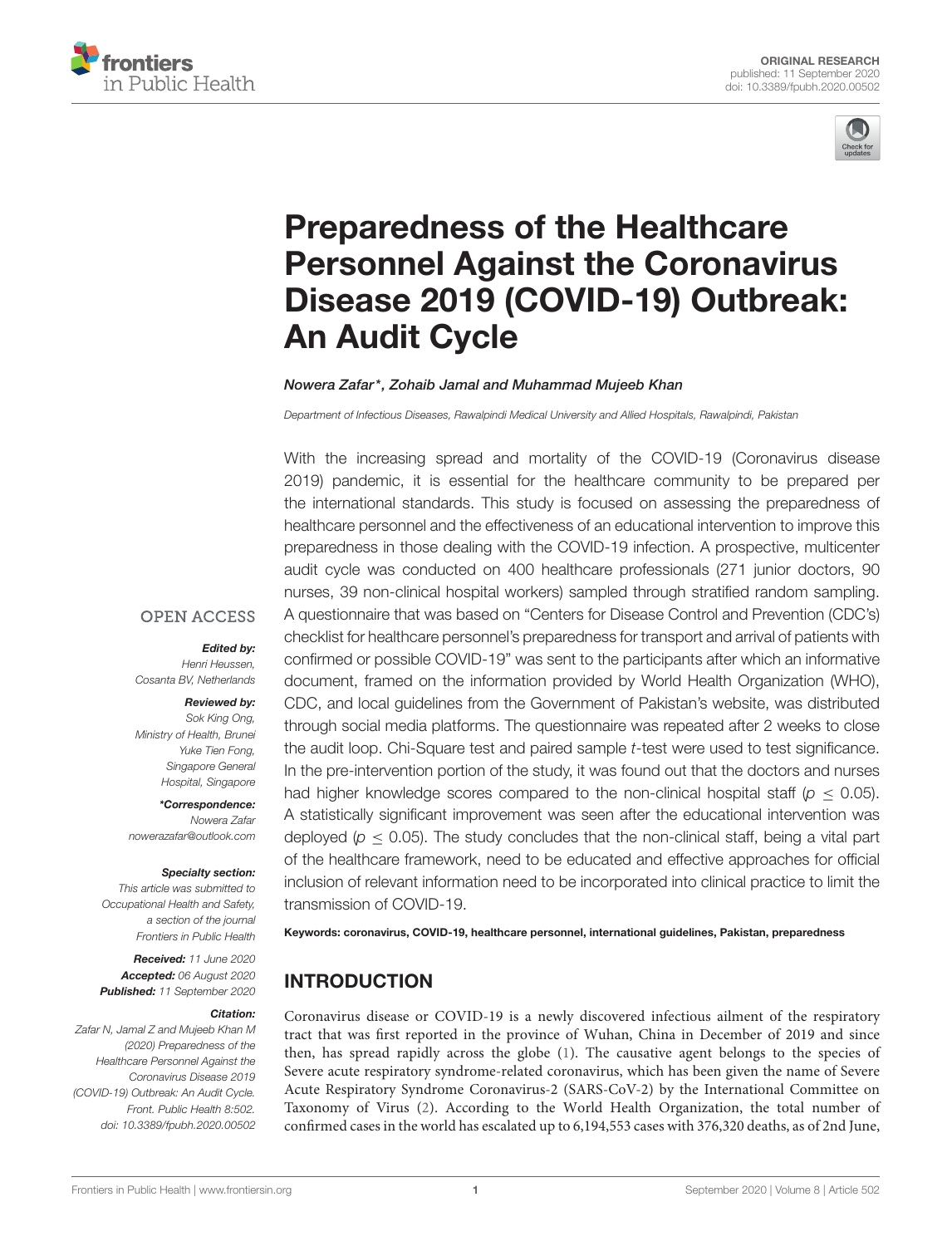2020 [\(3\)](#page-5-2). The first case in Pakistan was confirmed on 26th February 2020 by the Ministry of Health and since then, an alarming number of people have been tested positive with a total of 76,398 confirmed cases and 1,621 deaths, as reported on 2nd June, 2020 [\(3–](#page-5-2)[5\)](#page-5-3). Given the high transmission of SARS-CoV-2 and increasing mortality, as indicated by the continuously rising curve in the graphs reported by the official website of the Government of Pakistan, the health care personnel of the country need to be adequately prepared to deal with the increasing numbers, similar to the rest of the world [\(6\)](#page-5-4). Particularly significant is the preparedness of the junior doctors because a major portion of the decision making is handled by them, of the nurses as they are directly involved in patient care, and of the non-clinical hospital staff workers who are responsible for a great deal of movement within the hospital. Additionally, since they directly deal with the possible or confirmed cases, hence are most vulnerable to getting infected themselves and consequently, may become a source of transmission to thousands of the uninfected population. Therefore, the burden would be immense if a healthcare provider contracts the disease, making it highly necessary for them to be sufficiently prepared [\(7\)](#page-5-5).

The Centers for Disease Control and Prevention (CDC) has laid out a checklist in reference to the preparedness of the healthcare personnel (HCP) to standardize care geared toward controlling the pandemic [\(8\)](#page-5-6). Limited literature is available on how well-equipped the Pakistani medical community is to tackle the situation in line with these global standards and little is known about the validity of knowledge the healthcare professionals have on the matter.

Keeping in view the rapidly rising number of cases, this study is aimed at evaluating the preparedness of the healthcare professionals as per the international guidelines, finding out if a statistically significant difference is present between the preparedness of healthcare workers based on their designation, and if an improvement could be made through an educational intervention.

# MATERIALS AND METHODS

The study is a prospective, multi-center, audit. Ethical approval was obtained from the Institutional Research Forum of Rawalpindi Medical University and allied hospitals. Data were collected from the three major government hospitals of Rawalpindi; Benazir Bhutto Hospital, Holy Family Hospital, and District Headquarters Hospital, Rawalpindi. In accordance with the Centers for Disease Control and Prevention's (CDC) definition of health care personnel (HCP), those serving in the frontline who had an increased risk of exposure, whether direct or indirect, were included in the study [\(9\)](#page-5-7). This entailed the junior doctors (postgraduate trainees, medical officers, and house officers), nurses, and the non-clinical hospital staff (for e.g., ward clerks, technicians, maintenance workers, and security workers), among whom, those who had a working experience of 6 months or more were included. The HCP who had worked in a healthcare facility for <6 months and the laboratory personnel were excluded from the study. A pilot study based on 115 individuals was carried out to find out the estimated population proportion. Using the WHO sample size calculator, with the confidence level of 95%, anticipated population proportion 0.53 as per the pilot study, and absolute precision of 0.05, the sample size came out to be 383. A semi-structured, self-administered questionnaire, based on the "CDC's checklist for healthcare personnel preparedness for transport and arrival of patients with confirmed or possible COVID-19," was sent to the participants via email and social media platforms such as WhatsApp. This was done to ensure safety protocol of social distancing, in light of the pandemic. An Urdu version was translated for the personnel not able to understand English, and after the pilot study, it was revised and modified by a subject specialist of each language. The questionnaire was also reviewed by a consultant of Infectious Diseases Department of Holy Family Hospital to ascertain its validity before proceeding. The final version contained 31 questions that assessed knowledge as well as the observance of safe practices and preventive measures. Participants were also asked if they considered themselves prepared for the management of the patients with COVID-19. The Public Health section of the Government of United Kingdom has provided a detailed guidance on the descriptive studies involving a clinical audit. In conformity with the methods suggested, the stages of clinical audit were followed which included preparation, criteria selection, performance measurement, devising a plan for improvement, and quantifying the results of the used method [\(10\)](#page-5-8). A total of 400 people were included in the study through a stratified random sampling technique, the strata being formed on the basis of designation (doctors, nurses, and the non-clinical workers). A statement highlighting the intent of the study with the assurance of complete anonymity and confidentiality was added at the start. Individual responses were recorded only from those participants who had given informed consent via the option provided. Immediately after, as an educational intervention, an informative document, that was short and pertinent, was circulated through social media, which was purposed to be used as a quick reference guide and a learning tool. The material was extracted from CDC's "interim infection prevention and control recommendations for COVID-19 in health care settings," the Government of Pakistan COVID-19 website for the local guidelines, and the World Health Organization. In order to close the audit loop, a re-audit was conducted after 2 weeks. The participants were contacted through the same method again, using emails and WhatsApp, and were sent reminders after 3 days of no response. Three hundred ninety three people participated in the second round, with a drop-out rate of 1.75%. The statistical computer package, IBM SPSS, Version 22 was used to analyze the data. Descriptive statistics were calculated and the Chi-Square test was used to find out the statistical significance of variables between the designation groups (doctors, nurses, and the non-clinical staff). A paired sample  $t$ -test was applied to test significance between the mean percentages of the correct answers and positive responses before and after the intervention ( $p \leq 0.05$ ) was considered statistically significant).

# RESULTS

**[Table 1](#page-2-0)** represents the demographic characteristics of the 400 frontline health care personnel who participated in the study. The mean age of the respondents was  $27.09 \pm 3.7$  in years. When it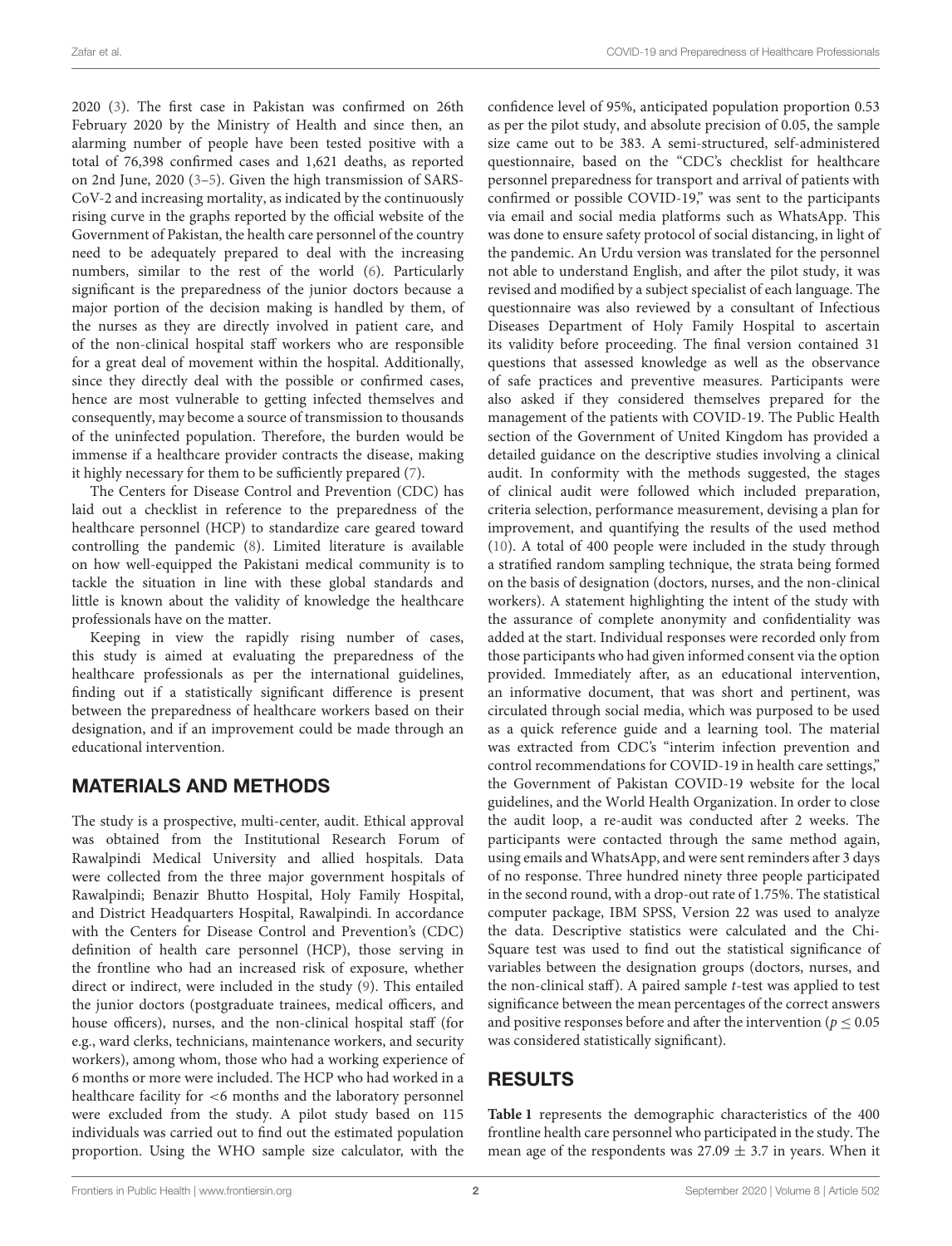<span id="page-2-0"></span>

| <b>TABLE 1</b>   Demographic characteristics of the healthcare professionals. |  |  |  |
|-------------------------------------------------------------------------------|--|--|--|
|-------------------------------------------------------------------------------|--|--|--|

| Demographics                   | Frequency (n) | Percentage (%) |  |
|--------------------------------|---------------|----------------|--|
| Gender                         |               |                |  |
| Male                           | 192           | 48             |  |
| Female                         | 208           | 52             |  |
| <b>Designation</b>             |               |                |  |
| Doctors                        | 271           | 67.75          |  |
| <b>Nurses</b>                  | 90            | 22.50          |  |
| Non clinical hospital staff    | 39            | 9.75           |  |
| <b>Working station</b>         |               |                |  |
| Ward                           | 183           | 45.75          |  |
| Emergency                      | 122           | 30.5           |  |
| OPD                            | 32            | 8              |  |
| <b>ICU/CCU</b>                 | 24            | 6              |  |
| Filter flu clinic              | 25            | 6.25           |  |
| Isolation                      | 14            | 3.5            |  |
| Hospital                       |               |                |  |
| Holy family hospital           | 185           | 46.25          |  |
| Benazir Bhutto hospital        | 113           | 28.25          |  |
| District headquarters hospital | 102           | 25.25          |  |

came to experience, more than 50% of the respondents, being the young frontline health care professionals, had  $\geq$ 2 years of experience. Among the 271 front-line doctors, 159 were house officers, 35 were medical officers, and 77 were post-graduate trainees). Most healthcare professionals were working in the Wards (183; 45.75%) while the Isolation, where the suspected cases were kept, had the lowest number of staff working there (14; 3.5%).

**[Table 2](#page-3-0)** reveals the key highlights asserted by the Centers for Disease Control and Prevention (CDC) for preparedness of healthcare workers against COVID-19, and the corresponding percentages have been obtained based on the responses of the groups of doctors, nurses, and the non-clinical hospital workforce, for every questionnaire item. In the pre-intervention audit, it appeared that overall, the doctors and the nurses scored higher as compared to the non-clinical workers, where a sharp decrease in the percentages of well-informed respondents was noted. This was particularly noticeable for most of the knowledge questions about the disease itself and the protocols to follow, the differences being statistically significant ( $p \leq$ 0.05). The questionnaire items on safe practices that showed a significant difference between the designation groups were those that inquired about the healthcare professionals' compliance with source control measures and their experience with a disease outbreak. However, surprisingly, in these two categories, the nurses and the supporting staff outnumbered the doctors. Overall, the knowledge questions were better answered than those about adherence to preventive measures. Noteworthy was that only about 30%, in all the groups and in total, responded positively when it came to observing source control measures, and awareness and participation in COVID-19 preparedness programs. In addition, fewer than half of the participants in each group considered themselves prepared for dealing with the pandemic.

The usage of sanitizer was highly prevalent among doctors, nurses, and maintenance workers, with <3% being unable to use which they stated was because of unavailability. In contrast, about 70% of the HCP were working at the duty stations where visitor management and exclusion was not being regulate 62.6% attributed this to the absence of such guidelines while the other 37.4% believed that the manpower was not there to ensure the observation. Furthermore, among approximately three-quarters of the respondents not following measures to control the spread of infection from the source, ∼30% mentioned the cause to be a shortage of masks, around 4% stated that there were not enough rooms to allow isolated examinations at a safe distance, while the rest (67%) believed both were the reasons.

**[Table 2](#page-3-0)** also shows that the performance of the health care professionals enhanced in almost all categories for their preparedness, in their post-intervention answers. The participants' practice of following preventive measures for AGPs, however, fell by 13%, where a separate room for performing the procedures was considered unnecessary by the respondents responsible for the decrease. Overall, the most poorly performed safety measures remained adherence to the rules to avoid unnecessary visitors (50.3%), following measures to control spread from the source (43.5%) and participation in the COVID-19 preparedness programs (25%).

Paired sample t-test showed a higher average percentage of participants who were following the CDC checklist for preparedness after the intervention. The statistical significance of this increase is shown in **[Table 3](#page-3-1)**.

**[Figure 1](#page-4-0)** shows a graphical representation of the improvement observed.

### **DISCUSSION**

The study was aimed at finding out the preparedness of the frontline healthcare professionals of Pakistan compared to the standards set by CDC. The audit cycle, which was performed in an attempt to find out if an educational intervention could bring an improvement in this preparedness, showed substantial improvement after the intervention ( $p = 0.000$ ). In view of the importance to ensure social distancing, usage of social media messaging services was preferred over the face-to-face methods of holding workshops and lectures [\(11\)](#page-5-9). Moreover, the pandemic has brought along with an added workload with tremendous physical and mental pressure for the healthcare community and consequently, as evident by the results in the study, participation in learning programs on preparedness was much lower compared to the awareness [\(12\)](#page-5-10). Thus, such an information guide was feasible for the healthcare workers as it was precise, easily accessible through a few clicks on their mobile phones and thus could also be revised easily when needed. Although an improvement, particularly in the awareness and some in the participation of the preparedness programs was observed after the intervention, the figures yet remained below 50%. Where this could be ascribed to the growing burden and hectic schedules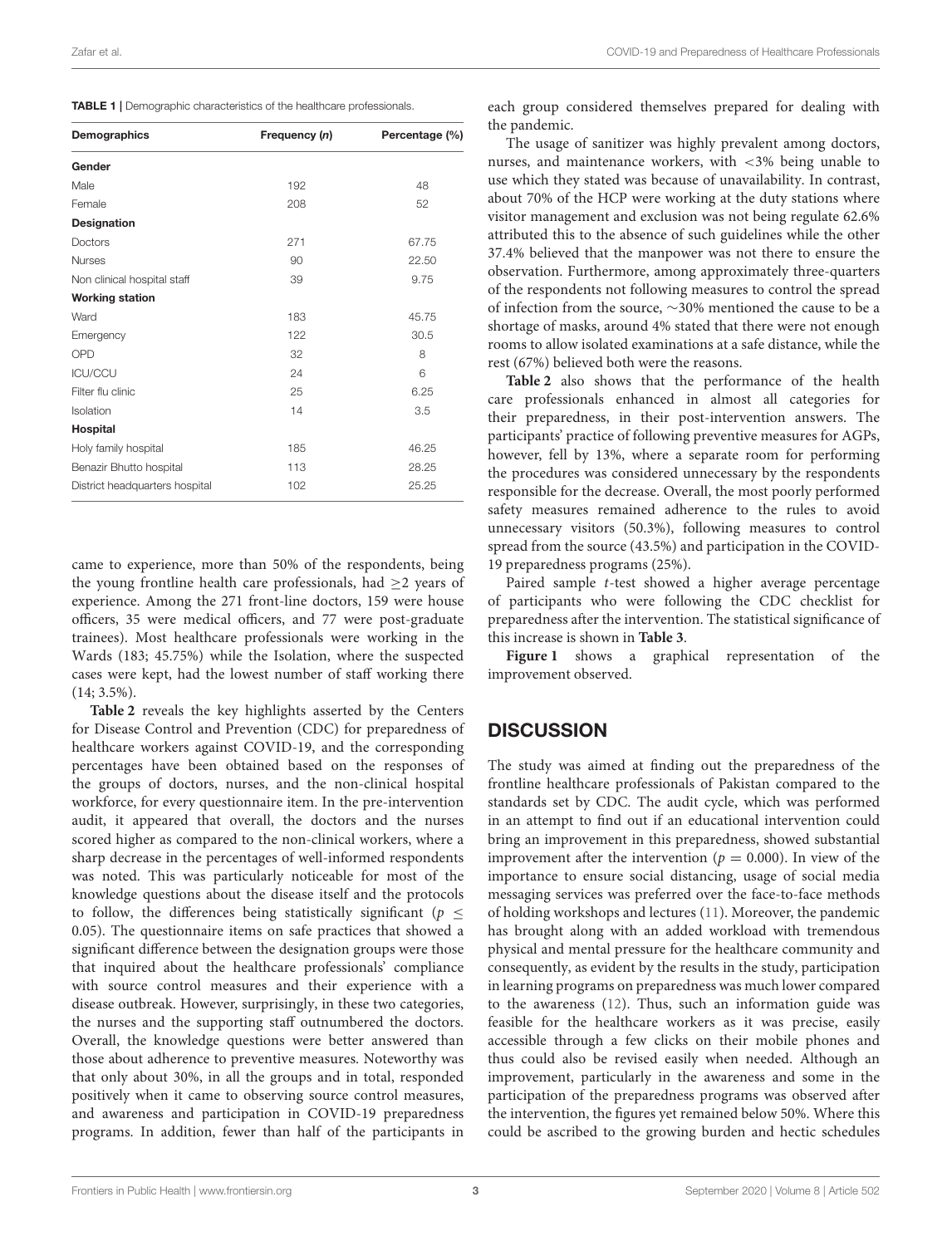<span id="page-3-0"></span>TABLE 2 | Centers for Disease Control and Prevention (CDC)'s preparedness checklist for health care professionals and the participants' response, pre-intervention, and post-intervention.

| <b>CDC</b> preparedness checklist                                    | Percentages of correct answers |          |                                   |         |                          | Difference between                                      |         |
|----------------------------------------------------------------------|--------------------------------|----------|-----------------------------------|---------|--------------------------|---------------------------------------------------------|---------|
|                                                                      | <b>Pre-intervention</b><br>(%) |          |                                   |         | Post<br>intervention (%) | percentages of<br>correct<br>answers/improvement<br>(%) |         |
|                                                                      | Doctors %                      | Nurses % | Supporting<br>hospital<br>staff % | p-value | <b>Total</b>             |                                                         |         |
| Knowledge about signs and symptoms                                   | 99.6                           | 100.0    | 89.7                              |         | 98.8                     | 100                                                     | $+1.2$  |
| Knowledge about diagnostic testing                                   | 85.6                           | 68.9     | 25.6                              | 0.000   | 76.0                     | 98                                                      | $+22$   |
| Knowledge about case definitions                                     | 72                             | 22.2     | 5.1                               | 0.000   | 54.3                     | 76.3                                                    | $+22$   |
| Knowledge about assessment and triage                                | 64.9                           | 17.8     | 5.1                               | 0.000   | 48.5                     | 74.5                                                    | $+26$   |
| Knowledge about patient placement                                    | 78.2                           | 55.6     | $\circ$                           | 0.000   | 65.5                     | 84.3                                                    | $+18.8$ |
| Knowledge about precautions                                          | 93                             | 96.7     | 28.2                              | 0.000   | 87.5                     | 97.5                                                    | $+10$   |
| Know how to donn PPE                                                 | 52.4                           | 56.7     | 20.5                              | 0.004   | 50.3                     | 92                                                      | $+41.7$ |
| Know how to doff PPE                                                 | 49.8                           | 55.6     | 15.4                              | 0.002   | 47.8                     | 65                                                      | $+17.2$ |
| Knowledge about PUI (person who needs<br>to be investigated further) | 94.5                           | 100.     | 61.5                              | 0.000   | 92.5                     | 99.5                                                    | $+7$    |
| Precautions for Aerosol Generating<br>Procedures                     | 85.6                           | 91.1     | 20.5                              | 0.000   | 80.5                     | 67.5                                                    | $-13$   |
| Knowledge about reporting                                            | 80.4                           | 90.0     | 48.                               | 0.000   | 79.5                     | 94.3                                                    | $+14.8$ |
| Knowledge of protocol in case of exposure                            | 90.8                           | 96.7     | 66.7                              | 0.000   | 89.8                     | 97.5                                                    | $+7.7$  |
| Knowledge of protocol in case of illness                             | 98.5                           | 100.0    | 82.1                              |         | 97.3                     | 99.5                                                    | $+2.2$  |
| Knowledge about how to contact state                                 | 86.7                           | 91.1     | 64.1                              | 0.000   | 85.5                     | 100                                                     | $+14.5$ |
| Usage of sanitizer/hand washing                                      | 96.3                           | 100.0    | 100.0                             |         | 97.5                     | 100                                                     | $+2.5$  |
| Following visitor management and<br>exclusion                        | 30.3                           | 25.6     | 46.2                              | 0.063   | 30.8                     | 50.3                                                    | $+19.5$ |
| Observance of source control measures                                | 30.6                           | 27.8     | 48.7                              | 0.050   | 31.8                     | 43.5                                                    | $+11.7$ |
| Experience with a disease outbreak                                   | 46.1                           | 73.3     | 59.0                              | 0.000   | 53.5                     | 63.3                                                    | $+9.8$  |
| Awareness about COVID19 preparedness<br>programs                     | 23.2                           | 30.0     | 17.9                              | 0.271   | 24.3                     | 58.8                                                    | $+34.5$ |
| Participation in COVID19 preparedness<br>programs                    | 14.0                           | 13.3     | 17.9                              | 0.775   | 14.3                     | 25                                                      | $+10.7$ |
| Consider themselves prepared for<br>COVID19                          | 41.7                           | 34.4     | 28.2                              | 0.172   | 38.8                     | 81.5                                                    | $+42.7$ |

*Bold values p* ≤ 0.05 was considered statistically significant. Bold P-values were included only for those items where statistical analysis showed ≤20% cells with expected count <5.

of the healthcare workers, nonetheless, it signifies the need for methodical and structured management by the administration to take initiatives in educating healthcare workers. The effectiveness of imparting information via WhatsApp and other social media applications is consistent with some of the studies such as the survey done by Oyewole et al. to determine the efficacy of WhatsApp to teach doctors for an exam, and a study conducted in Saudi Arabia in which social media was used by diabetics to communicate about the disease [\(13,](#page-5-11) [14\)](#page-5-12).

Three major government hospitals of Rawalpindi were included in the study rather than a single institution in order to make sure that the results held external validity as well. In Pakistan, government hospitals are visited by a larger number of people as compared to private establishments, with the majority of the population being poor and uneducated, and subsequently, more likely to be in neglect of precautionary measures, rendering added importance for the healthcare professionals <span id="page-3-1"></span>TABLE 3 | Paired sample *t*-test for the comparison of means of pre-intervention and post-intervention correct answers/positive responses.

| P-value | Mean       | <b>Standard</b><br>deviation |          | df |
|---------|------------|------------------------------|----------|----|
| 0.000   | $-15.4047$ | 13.4332                      | $-5.255$ | 20 |

to be knowledgeable and prepared [\(15,](#page-5-13) [16\)](#page-5-14). A part of the pre-intervention study was focused on finding out a statistical significance between the doctors, nurses and the non-clinical hospital staff, the results of which revealed that the non-clinical workforce (that included janitors, security workers, technicians, ward clerks, etc.), which constitutes a fairly significant proportion of the hospital community, were far less informed compared to the doctors and the nurses, in most of the categories.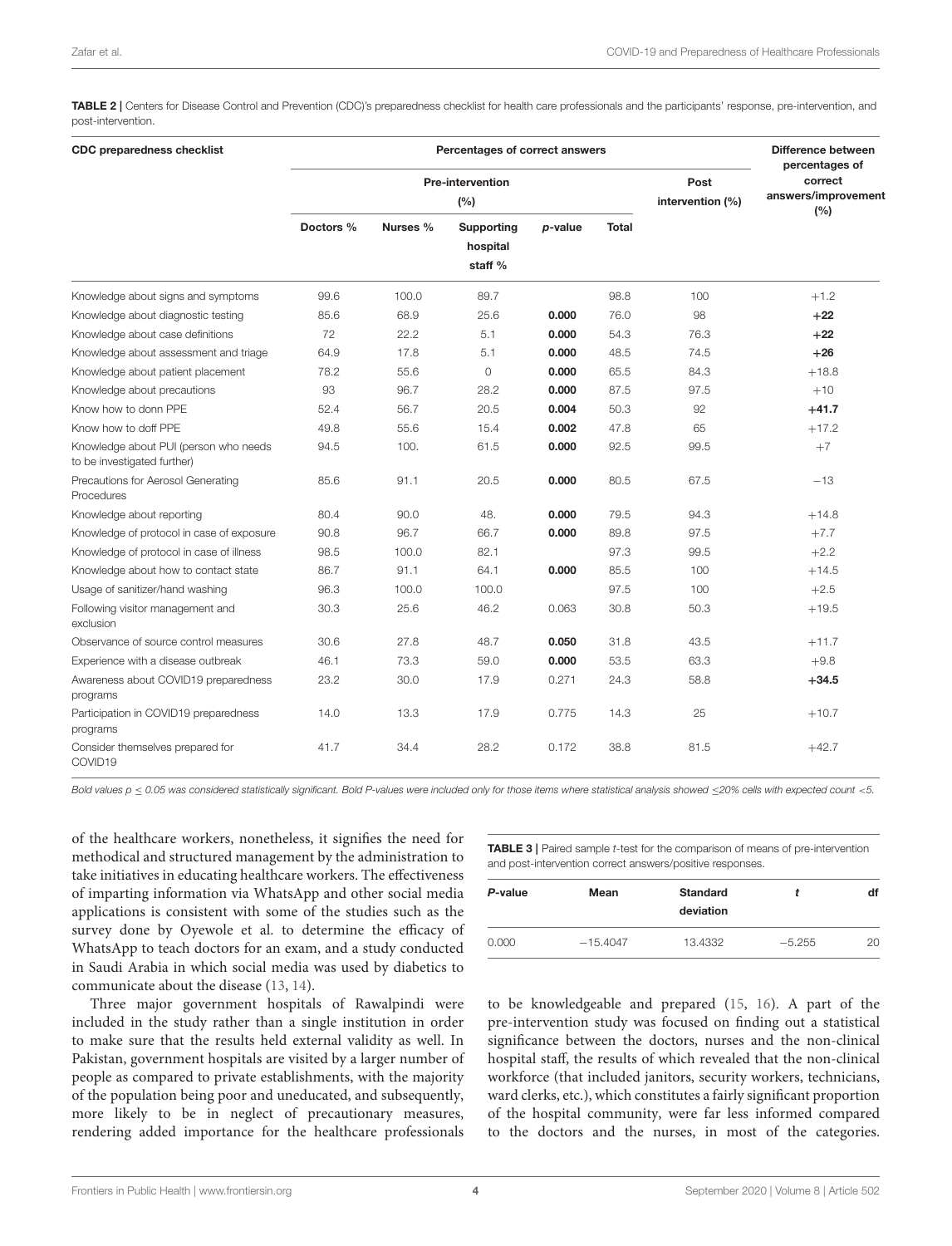

<span id="page-4-0"></span>A survey done in Singapore found out that the non-clinical workers were at a higher risk of psychological distress due to COVID-19 than physicians and nurses, the possible reason for which was stated as a lack of medical knowledge on the pandemic, which this audit cycle found out to be true [\(17\)](#page-5-15). The finding reflects for the educational focus to be shifted on such working staff as well, as they not only carry out a major deal of the interdepartmental work, but also move around in the hospital to a significant degree, and thus their lack of preparedness for the disease can be a major source of spread and possible morbidity. The results also indicated that a greater number of nurses and the supporting non-clinical staff had dealt with an outbreak previously in comparison with the doctors, which is because the doctors working in the frontline are juniors, with a maximum of 5 years of experience under their belt. A larger fraction of the nurses complied with source control measures in contrast to the doctors who were following them the least among the three groups. The majority of healthcare professionals not observing these measures gave the reason to be a shortage of masks. Although an assumption could be made that one group could be changing its masks more or less often than what the guidelines from reliable sources indicate, further exploration into the matter is advised.

After the intervention, the participants considered themselves better prepared to deal with the COVID-19 situation which is particularly fruitful in the scenario because an increase in perceived self-confidence can result in better workplace performance [\(18\)](#page-5-16). Additionally, after the intervention, the healthcare workers were significantly better informed about the patients needed to be investigated further (PUI) and about the diagnostic investigation, which can avoid a large number of unnecessary testing. There was also a significant improvement in their knowledge about correct methods to make use of Personal Protective Equipment (PPE) which would automatically minimize their chances of getting infected themselves [\(19\)](#page-6-0). As PPE and testing kits are already in shortage in Pakistan, better knowledge on these measures will not only be able to make appropriate use of available resources but also cut costs and reduce the growing economic burden on a large scale [\(20–](#page-6-1)[22\)](#page-6-2). Thus, interventions like these may facilitate local implementation of international clinical guidance that ultimately may lead to flattening the curve.

There are a few limitations of the study as well. The lab personnel were excluded from the study since CDC has separate additional infection prevention and control guidelines for them that were not explored by us [\(23\)](#page-6-3). The questionnaire was translated in Urdu for those individuals who couldn't understand English, which could have resulted in some degree of inevitable disparity. Moreover, the audit was re-conducted 2 weeks later. A shorter duration was kept in accordance with the rapid exponential rise in the number of cases and therefore, the aim was to explore the measures which could be employed to bring improvement as soon as possible. Additionally, the duty stations are rotated after every few weeks among the teams, hence the questionnaire was repeated such to diminish any temporary effect that may have resulted.

The foundation of the intervention was based on an informative self-learning method, which may not have been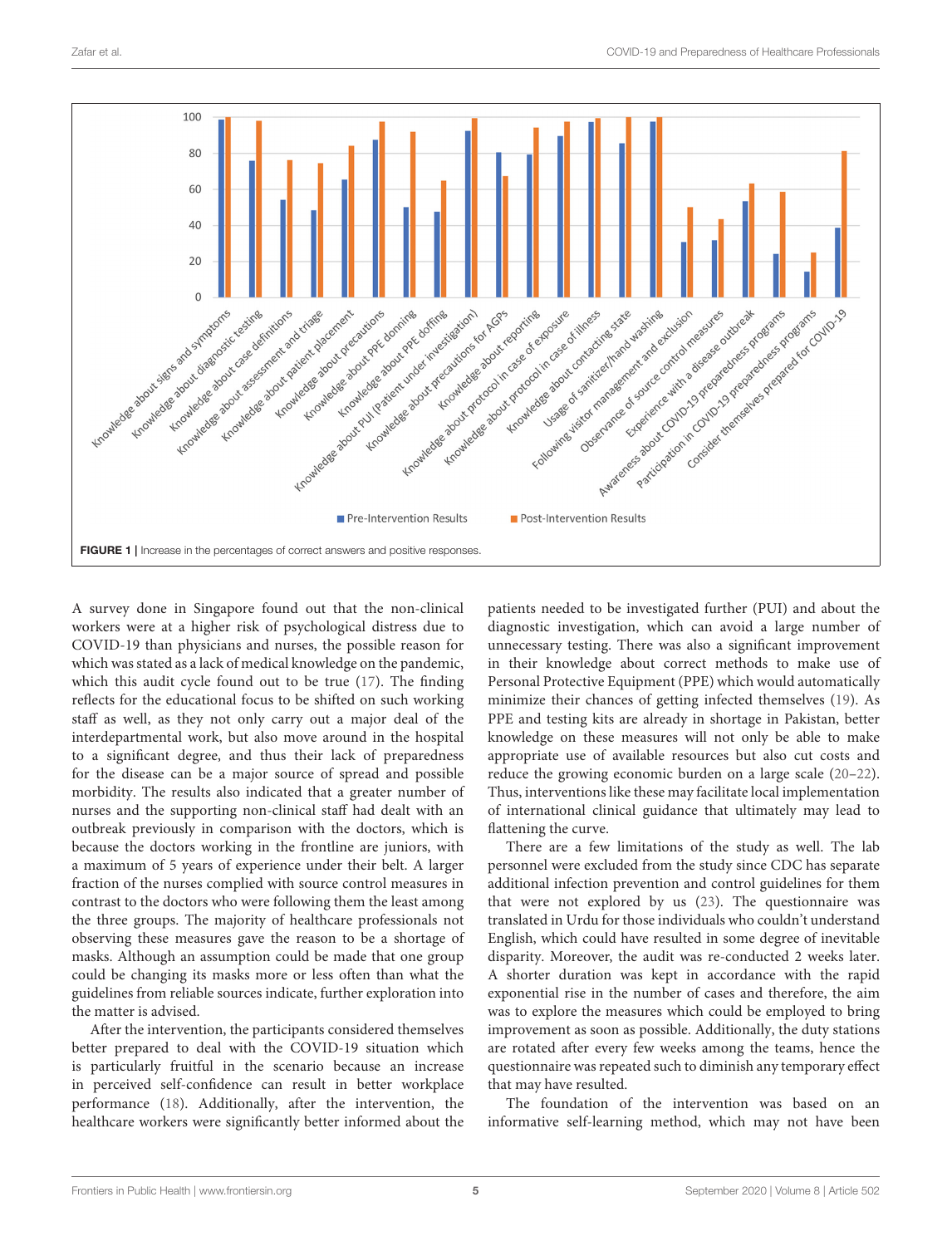ideal but in order to comply with the protocol of social distancing to limit transmission, options were limited. Therefore, workshops, classes, and lectures with face-to-face teaching could not be organized. Furthermore, there was a chance of limited involvement of the participants with online meetings, especially since the work overload had increased in the already hectic schedules of the medical community owing to the pandemic, which is why they were not conducted. Further studies are advised to establish whether the preparedness could be further improved through combined approaches of clinical training and didactic teaching ways. Finally, the study alone is not able to confirm if an actual change in the management and practice was continued over time. Hence, the official inclusion of such guidelines is imperative.

### **CONCLUSIONS**

Since the COVID-19 pandemic has spread into various regions of the world, most of the countries, including the developed states of the United States of America, China, Italy, have had an enormous burden placed on their health care systems; physical, mental and financial. The disease is new and much about it is unknown and thus, health organizations all over the world are developing guidelines as they discover more on how healthcare professionals need to be prepared accordingly. The audit conducted indicated that the doctors and the nurses had a better performance in answering most of the knowledge questions but the practice of precautionary methods was still inadequate. The non-clinical staff, however, still was lacking in most aspects, and considering

### **REFERENCES**

- <span id="page-5-0"></span>1. Sahin AR, Erdogan A, Agaoglu PM, Dineri Y, Cakirci AY, Senel ME, et al. 2019 novel coronavirus (COVID-19) outbreak: a review of the current literature. Eurasian J Med Oncol. (2020) 4:1–7. doi: [10.14744/ejmo.2020.12220](https://doi.org/10.14744/ejmo.2020.12220)
- <span id="page-5-1"></span>2. Gorbalenya AE, Baker SC, Baric RS, de Groot RJ, Drosten C, Gulyaeva AA, et al. The species severe acute respiratory syndrome-related coronavirus: classifying 2019-nCoV and naming it SARS-CoV-2. Nat Microbiol. (2020) 5:536–44. doi: [10.1038/s41564-020-0695-z](https://doi.org/10.1038/s41564-020-0695-z)
- <span id="page-5-2"></span>3. World Health Organization. 2019 (COVID-19) situation report- 134. (2020). Available online at: [https://www.who.int/docs/default-source/coronaviruse/](https://www.who.int/docs/default-source/coronaviruse/situation-reports/20200602-covid-19-sitrep-134.pdf?sfvrsn=cc95e5d5_2) [situation-reports/20200602-covid-19-sitrep-134.pdf?sfvrsn=cc95e5d5\\_2](https://www.who.int/docs/default-source/coronaviruse/situation-reports/20200602-covid-19-sitrep-134.pdf?sfvrsn=cc95e5d5_2) (accessed June 3, 2020).
- 4. Gul A. Pakistan detects first coronavirus cases, links to Iran outbreak. (2020). Available online at: [https://www.voanews.com/science-health/coronavirus](https://www.voanews.com/science-health/coronavirus-outbreak/pakistan-detects-first-coronavirus-cases-links-Iran-outbreak)[outbreak/pakistan-detects-first-coronavirus-cases-links-Iran-outbreak](https://www.voanews.com/science-health/coronavirus-outbreak/pakistan-detects-first-coronavirus-cases-links-Iran-outbreak) (accessed May 25, 2020).
- <span id="page-5-3"></span>5. Pakistan latest victim of coronavirus. Geo News website. (2020). Available online at:<https://www.geo.tv/latest/274482-pakistan-confirms-first> (accessed May 27, 2020).
- <span id="page-5-4"></span>6. Government of Pakistan. Pakistan cases details, COVID-19 dashboard. (2020). Available online at:<http://covid.gov.pk/stats/pakistan> (accessed June 3, 2020).
- <span id="page-5-5"></span>7. Parikh AP, Shah BV, Phatak AG, Nimbalkar SM. COVID-19 pandemic: knowledge and perceptions of the public and healthcare professionals. Cureus. (2020) 12:e8144. doi: [10.7759/cureus.8144](https://doi.org/10.7759/cureus.8144)
- <span id="page-5-6"></span>8. Centers for Disease Control and Prevention. Healthcare professional preparedness checklist for transport and arrival of patients with Confirmed or Possible COVID-19. (2020). Available online at: [https://www.cdc.gov/](https://www.cdc.gov/coronavirus/2019-ncov/hcp/hcp-personnel-checklist.html) [coronavirus/2019-ncov/hcp/hcp-personnel-checklist.html](https://www.cdc.gov/coronavirus/2019-ncov/hcp/hcp-personnel-checklist.html) (accessed April 30, 2020).

that a healthcare facility cannot function without them, it is the need of the hour to educate and prepare them accordingly. Moreover, after the information from reliable sources was distributed via social media platforms, a statistically significant improvement in performance was observed, which allows the authors to establish that official planning and strategies to ensure the spread of accurate information and the correct methods to make use of safety measures is crucial.

## DATA AVAILABILITY STATEMENT

The raw data supporting the conclusions of this article will be made available by the authors, without undue reservation.

### ETHICS STATEMENT

The studies involving human participants were reviewed and approved by Research and Ethical Committee, Rawalpindi Medical University and Allied Hospitals, Rawalpindi. The patients/participants provided their written informed consent to participate in this study.

# AUTHOR CONTRIBUTIONS

NZ developed the original idea and structured the manuscript. ZJ compiled the data and managed the final formatting. NZ and ZJ performed the statistical analysis and interpretation. MM carried out the proofreading. All authors have agreed to the submission process.

- <span id="page-5-7"></span>9. Centers for Disease Control and Prevention. Infection control: appendix 2 terminology. (2019). Available online at: [https://www.cdc.gov/](https://www.cdc.gov/infectioncontrol/guidelines/healthcare-personnel/appendix/terminology.html) [infectioncontrol/guidelines/healthcare-personnel/appendix/terminology.](https://www.cdc.gov/infectioncontrol/guidelines/healthcare-personnel/appendix/terminology.html) [html](https://www.cdc.gov/infectioncontrol/guidelines/healthcare-personnel/appendix/terminology.html) (accessed April 30, 2020).
- <span id="page-5-8"></span>10. Government of United Kingdom. Clinical audit: descriptive studies. (2020). Available online at: [https://www.gov.uk/guidance/clinical-audit-descriptive](https://www.gov.uk/guidance/clinical-audit-descriptive-studies)[studies](https://www.gov.uk/guidance/clinical-audit-descriptive-studies) (accessed July 11, 2020).
- <span id="page-5-9"></span>11. Courtemanche C, Garuccio J, Le A, Pinkston J, Yelowitz A. Strong social distancing measures in the United States reduced the COVID-19 growth rate. Health Aff. (2020) 39. doi: [10.1377/hlthaff.2020.00608](https://doi.org/10.1377/hlthaff.2020.00608)
- <span id="page-5-10"></span>12. Greenberg N, Docherty M, Gnanapragasam S, Wessely S. Managing mental health challenges faced by healthcare workers during covid-19 pandemic. BMJ. (2020) 368:m1211. doi: [10.1136/bmj.m1211](https://doi.org/10.1136/bmj.m1211)
- <span id="page-5-11"></span>13. Oyewole BK, Animasahun VJ, Chapman HJ. A survey on the effectiveness of whatsapp for teaching doctors preparing for a licensing exam. PLoS ONE. (2020) 15:e0231148. doi: [10.1371/journal.pone.0231148](https://doi.org/10.1371/journal.pone.0231148)
- <span id="page-5-12"></span>14. Alzahrani A, Alanzi T. Social media use by people with diabetes in Saudi Arabia: a survey about purposes, benefits and risks. Diabetes Metab Syndr Obes. (2019) 12:2363–2372. doi: [10.2147/DMSO.S208141](https://doi.org/10.2147/DMSO.S208141)
- <span id="page-5-13"></span>15. Shaikh BT, Hatcher J. Health seeking behaviour and health service utilization in Pakistan: challenging the policy makers. J Public Health. (2005) 27:49– 54. doi: [10.1093/pubmed/fdh207](https://doi.org/10.1093/pubmed/fdh207)
- <span id="page-5-14"></span>16. Leon DA, Walt G, Gilson L. International perspectives on health inequalities and policy. BMJ. (2001) 322:591. doi: [10.1136/bmj.322.7286.591](https://doi.org/10.1136/bmj.322.7286.591)
- <span id="page-5-15"></span>17. Tan BYQ, Chew NWS, Lee GKH, Jing M, Goh Y, Yeo LL, et al. Psychological impact of the COVID-19 pandemic on health care workers in Singapore. Ann Intern Med. (2020) 173:317–320. doi: [10.7326/M20-1083](https://doi.org/10.7326/M20-1083)
- <span id="page-5-16"></span>18. Goleman D. An el-based theory of performance. In: Cherniss C, Goleman D, editors. The Emotionally Intelligent Workplace. New York: John Wiley and Sons Inc (2001). p. 27–44.